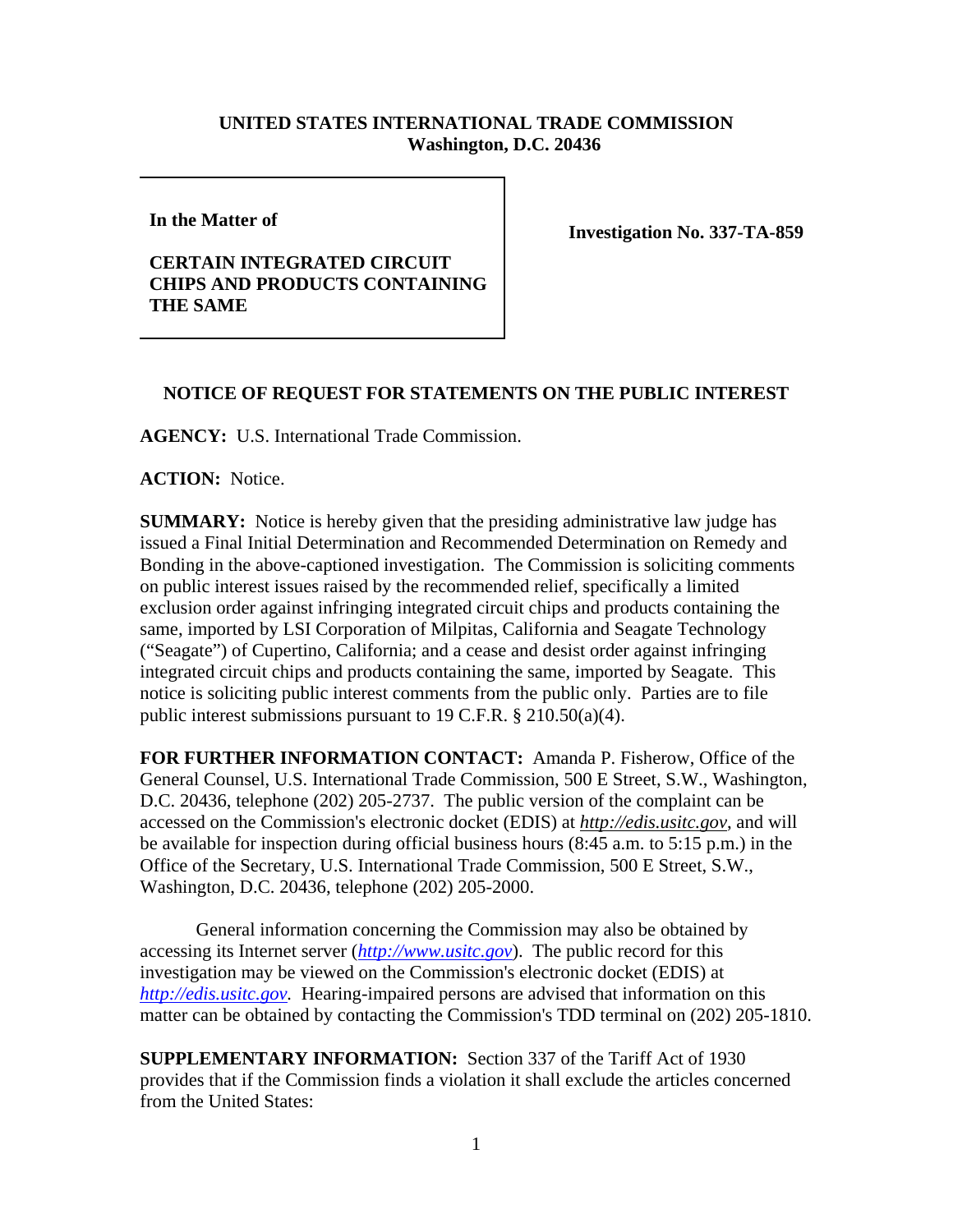unless, after considering the effect of such exclusion upon the public health and welfare, competitive conditions in the United States economy, the production of like or directly competitive articles in the United States, and United States consumers, it finds that such articles should not be excluded from entry.

19 U.S.C. § 1337(d)(1). A similar provision applies to cease and desist orders. 19 U.S.C.  $§$  1337(f)(1).

The Commission is interested in further development of the record on the public interest in these investigations. Accordingly, members of the public are invited to file submissions of no more than five (5) pages, inclusive of attachments, concerning the public interest in light of the administrative law judge's Recommended Determination on Remedy and Bonding issued in this investigation on March 21, 2014. Comments should address whether issuance of a limited exclusion order and/or a cease a desist order in this investigation would affect the public health and welfare in the United States, competitive conditions in the United States economy, the production of like or directly competitive articles in the United States, or United States consumers.

In particular, the Commission is interested in comments that:

- (i) explain how the articles potentially subject to the recommended orders are used in the United States;
- (ii) identify any public health, safety, or welfare concerns in the United States relating to the recommended orders;
- (iii) identify like or directly competitive articles that complainant, its licensees, or third parties make in the United States which could replace the subject articles if they were to be excluded;
- (iv) indicate whether complainant, complainant's licensees, and/or third party suppliers have the capacity to replace the volume of articles potentially subject to the recommended exclusion order and/or a cease and desist order within a commercially reasonable time; and
- (v) explain how the limited exclusion order and/or cease and desist order would impact consumers in the United States.

Written submissions must be filed no later than by close of business on April 30, 2014.

Persons filing written submissions must file the original document electronically on or before the deadlines stated above and submit 8 true paper copies to the Office of the